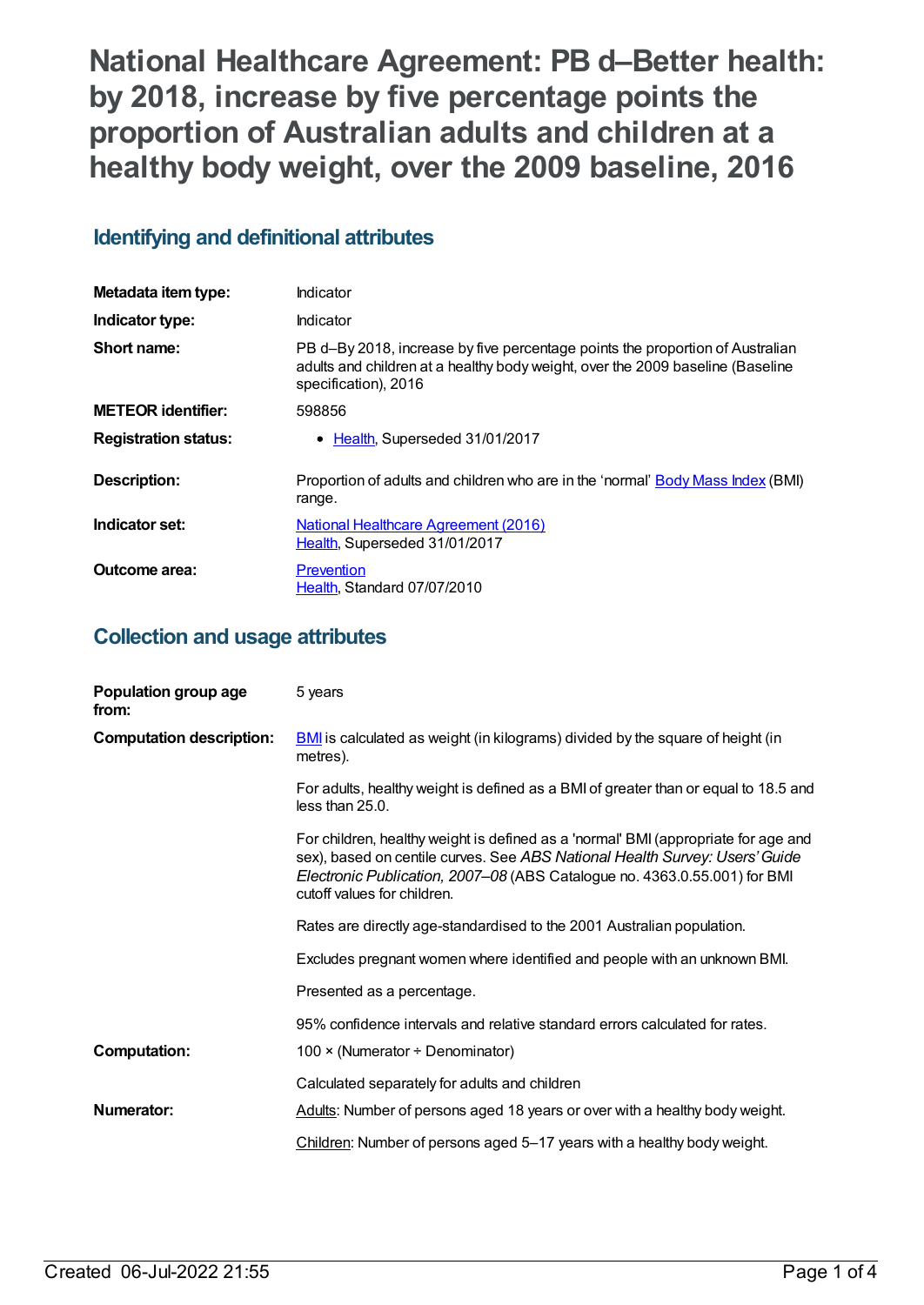#### **Data Element**

Adult—Body Mass Index

**Data Source**

ABS Australian Health Survey (AHS), 2011-13 (2011-12 Core [component\)](https://meteor.aihw.gov.au/content/585476)

**Guide for use**

Data source type: Survey

#### **Data Element / Data Set**

#### **Data Element**

Child—Body Mass Index

**Data Source**

ABS Australian Health Survey (AHS), 2011-13 (2011-12 Core [component\)](https://meteor.aihw.gov.au/content/585476)

**Guide for use**

Data source type: Survey

### **Data Element / Data Set**

**Data Element**

Person—age

**Data Source**

ABS Australian Health Survey (AHS), 2011-13 (2011-12 Core [component\)](https://meteor.aihw.gov.au/content/585476)

**Guide for use**

Data source type: Survey

| Denominator: | Adults: Population aged 18 years or over |
|--------------|------------------------------------------|
|              |                                          |

## Children: Population aged 5–17 years

**Denominator data elements:**

**Data Element / Data Set**

**Data Element**

Person—age

**Data Source**

ABS Australian Health Survey (AHS), 2011-13 (2011-12 Core [component\)](https://meteor.aihw.gov.au/content/585476)

**Guide for use**

Data source type: Survey

**Disaggregation:** State and territory.

Some disaggregation may result in numbers too small for publication.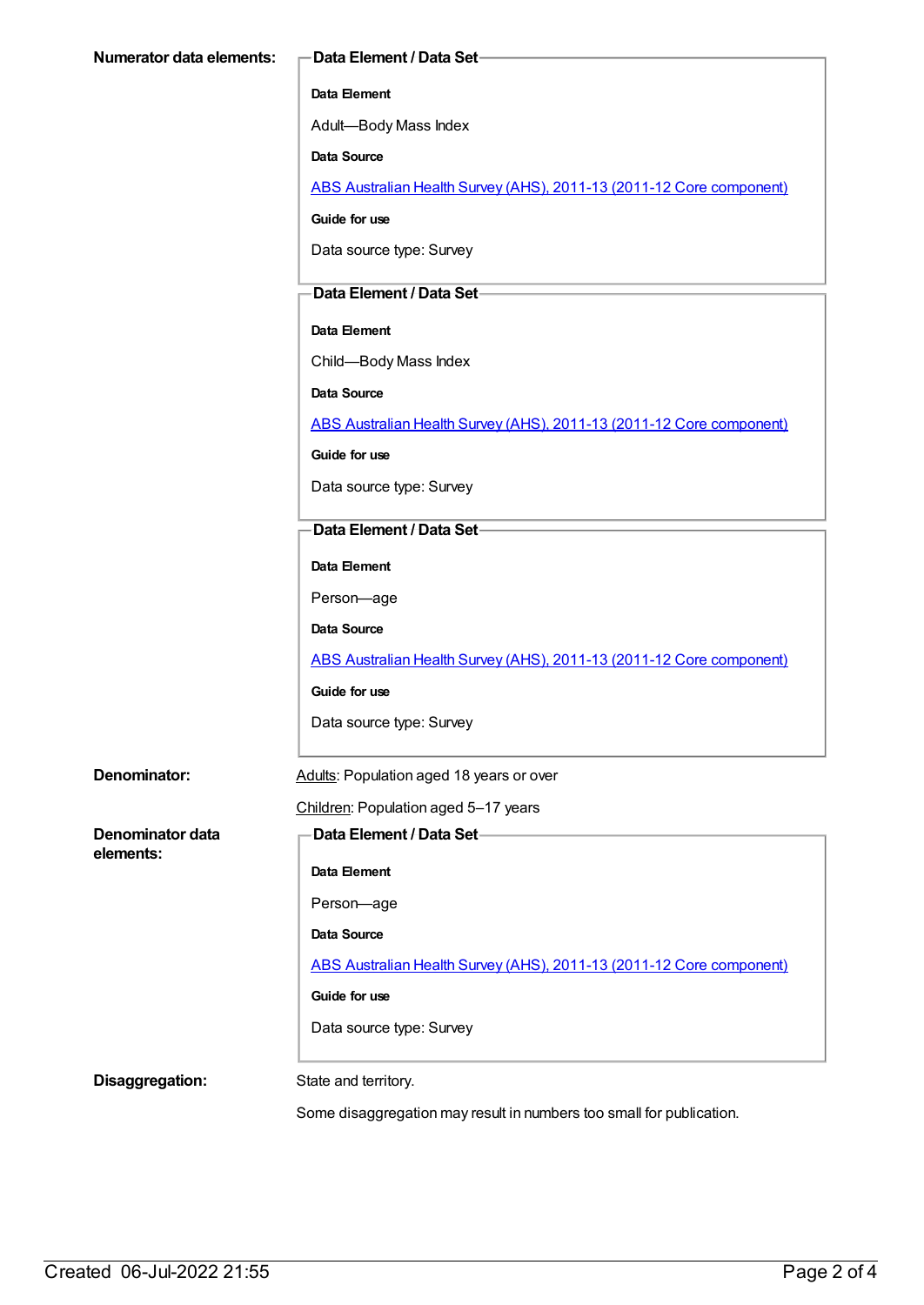| Data Element / Data Set-                                                                                  |
|-----------------------------------------------------------------------------------------------------------|
| Data Element                                                                                              |
| Person-area of usual residence                                                                            |
| Data Source                                                                                               |
| ABS Australian Health Survey (AHS), 2011-13 (2011-12 Core component)                                      |
| Guide for use                                                                                             |
| Data source type: Survey                                                                                  |
|                                                                                                           |
| Most recent data available for 2016 National Healthcare Agreement performance<br>reporting: $2011 - 12$ . |
| Baseline: 2007-08                                                                                         |
| NO NEW DATA FOR 2016 REPORTING.                                                                           |
|                                                                                                           |

2011–12 data are based on measured height and weight. BMI derived from measured height and weight is preferable to that derived from self-reported height and weight.

## **Representational attributes**

| <b>Representation class:</b> | Percentage |
|------------------------------|------------|
| Data type:                   | Real       |
| Unit of measure:             | Person     |
| Format:                      | N[N.NN]    |
|                              |            |

## **Indicator conceptual framework**

| <b>Framework and</b> | <b>Health behaviours</b>   |
|----------------------|----------------------------|
| dimensions:          |                            |
|                      | <b>Bio-medical factors</b> |

# **Data source attributes**

| Data sources: | Data Source                                                          |
|---------------|----------------------------------------------------------------------|
|               | ABS Australian Health Survey (AHS), 2011-13 (2011-12 Core component) |
|               | Frequency                                                            |
|               | Data custodian                                                       |
|               | <b>Australian Bureau of Statistics</b>                               |

# **Accountability attributes**

| <b>Reporting requirements:</b>                         | National Healthcare Agreement                                                                                                                                |
|--------------------------------------------------------|--------------------------------------------------------------------------------------------------------------------------------------------------------------|
| <b>Organisation responsible</b><br>for providing data: | Australian Bureau of Statistics                                                                                                                              |
| <b>Benchmark:</b>                                      | National Healthcare Agreement Performance Benchmark                                                                                                          |
|                                                        | By 2018, increase by five percentage points the proportion of Australian adults and<br>Australian children at a healthy body weight, over the 2009 baseline. |
|                                                        | Refer: http://www.federalfinancialrelations.gov.au/content/npa/healthcare/<br>national-agreement.pdf                                                         |